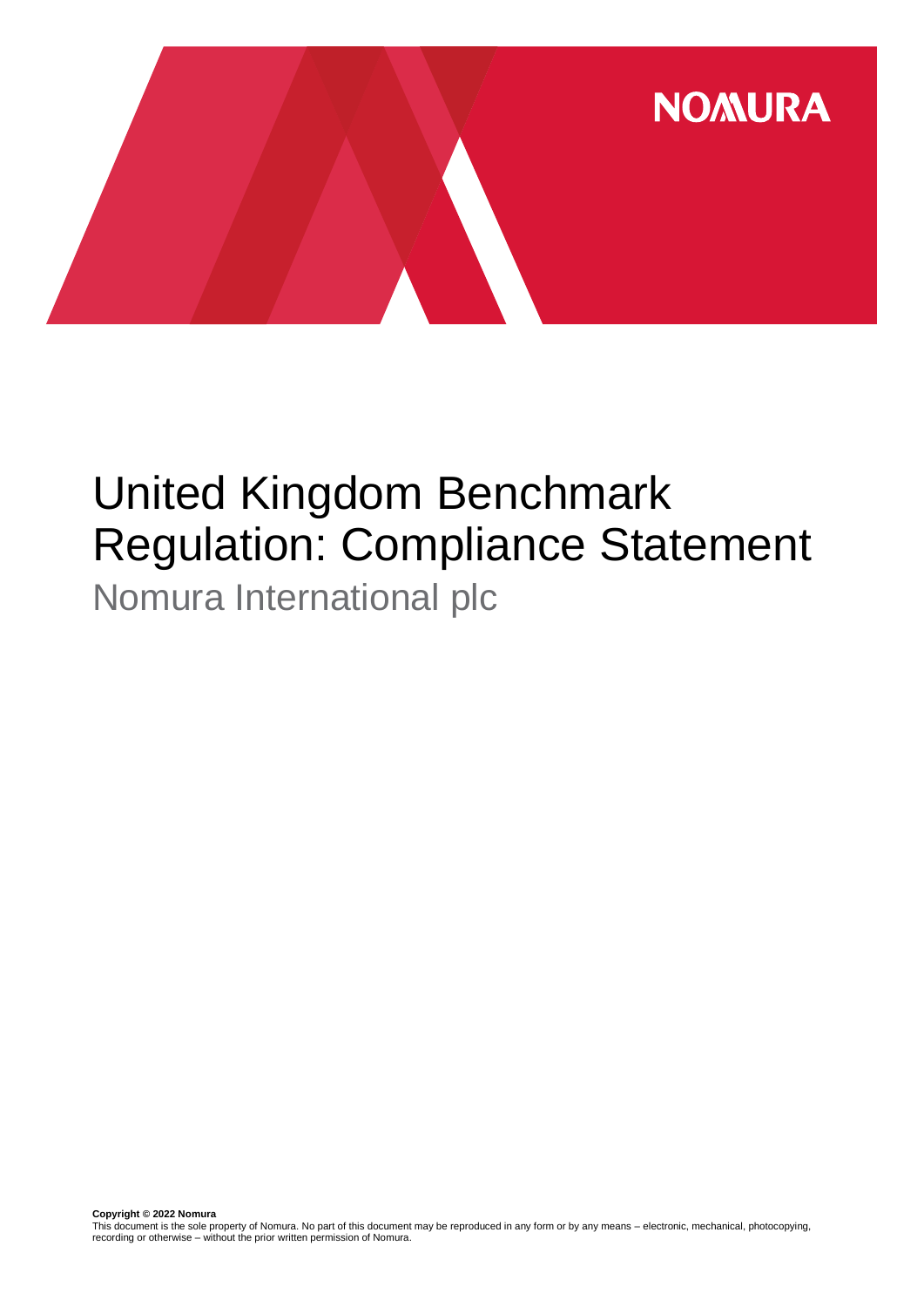## **Compliance Statement**

| Item                                                                                                                                                                                                                                                                                                                                                                                                                                                                                                                                                                                                                                                                                                                                                                                                 | <b>Text field</b>                               |                                                                                                                                                                                                                                                                                                                                                                      |  |  |
|------------------------------------------------------------------------------------------------------------------------------------------------------------------------------------------------------------------------------------------------------------------------------------------------------------------------------------------------------------------------------------------------------------------------------------------------------------------------------------------------------------------------------------------------------------------------------------------------------------------------------------------------------------------------------------------------------------------------------------------------------------------------------------------------------|-------------------------------------------------|----------------------------------------------------------------------------------------------------------------------------------------------------------------------------------------------------------------------------------------------------------------------------------------------------------------------------------------------------------------------|--|--|
| A. General Information                                                                                                                                                                                                                                                                                                                                                                                                                                                                                                                                                                                                                                                                                                                                                                               |                                                 |                                                                                                                                                                                                                                                                                                                                                                      |  |  |
| 1. Date of<br>creation of<br>the<br>compliance<br>statement<br>and of the<br>latest update                                                                                                                                                                                                                                                                                                                                                                                                                                                                                                                                                                                                                                                                                                           | 1. Created: 31 January 2022                     |                                                                                                                                                                                                                                                                                                                                                                      |  |  |
| 2. Identity of<br>the<br>administrator                                                                                                                                                                                                                                                                                                                                                                                                                                                                                                                                                                                                                                                                                                                                                               | 2. Nomura International plc                     |                                                                                                                                                                                                                                                                                                                                                                      |  |  |
| This section should identify:                                                                                                                                                                                                                                                                                                                                                                                                                                                                                                                                                                                                                                                                                                                                                                        |                                                 |                                                                                                                                                                                                                                                                                                                                                                      |  |  |
|                                                                                                                                                                                                                                                                                                                                                                                                                                                                                                                                                                                                                                                                                                                                                                                                      |                                                 | the non-significant benchmark in respect of which provisions do not apply,                                                                                                                                                                                                                                                                                           |  |  |
|                                                                                                                                                                                                                                                                                                                                                                                                                                                                                                                                                                                                                                                                                                                                                                                                      |                                                 | the provisions that the administrator has chosen not to apply, and                                                                                                                                                                                                                                                                                                   |  |  |
|                                                                                                                                                                                                                                                                                                                                                                                                                                                                                                                                                                                                                                                                                                                                                                                                      |                                                 | an explanation as to why it is appropriate not to apply each provision.                                                                                                                                                                                                                                                                                              |  |  |
| Each section should be completed for any identified group of non-significant benchmarks provided<br>by the administrator in respect of which:                                                                                                                                                                                                                                                                                                                                                                                                                                                                                                                                                                                                                                                        |                                                 |                                                                                                                                                                                                                                                                                                                                                                      |  |  |
|                                                                                                                                                                                                                                                                                                                                                                                                                                                                                                                                                                                                                                                                                                                                                                                                      | the same provisions are not complied with, and  |                                                                                                                                                                                                                                                                                                                                                                      |  |  |
|                                                                                                                                                                                                                                                                                                                                                                                                                                                                                                                                                                                                                                                                                                                                                                                                      | the same explanations for non-compliance apply. |                                                                                                                                                                                                                                                                                                                                                                      |  |  |
| B. Nomura International plc ("NIP") chooses to not apply the following provisions of the<br>United Kingdom Benchmark Regulation, which comprises the European Union Benchmark<br>Regulation 2016/1011 ("EU BMR") and any regulatory or implementing technical standards<br>and other delegated or implementing acts adopted under that Regulation, insofar as it is<br>applicable in the United Kingdom by virtue of the European Union (Withdrawal) Act 2018<br>and other United Kingdom legislation which implements and amends retained European<br>Union law in the United Kingdom including, but without limitation, the Benchmarks<br>(Amendment and Transitional Provision) (EU Exit) Regulations 2019, SI 2019/657 ("UK<br>BMR") with respect to its non-significant benchmarks listed below |                                                 |                                                                                                                                                                                                                                                                                                                                                                      |  |  |
| 3. Identification of benchmark(s) for<br>which this section is relevant                                                                                                                                                                                                                                                                                                                                                                                                                                                                                                                                                                                                                                                                                                                              |                                                 | 3.<br>https://www.nomuranow.com/portal/site/nnextranet/resou<br>rces/assets/files/structured/why-us/NIP-List-of-<br>Indices.pdf<br>together, "NIP Indices".                                                                                                                                                                                                          |  |  |
| 4. (i) clear identification of each single<br>provision; (ii) for each provision listed<br>under point (i), a dedicated, detailed<br>and clear explanation of the reasons<br>why the administrator considers it                                                                                                                                                                                                                                                                                                                                                                                                                                                                                                                                                                                      |                                                 | Article 4(2) of the UK BMR: The provision of a<br>benchmark shall be operationally separated from any<br>part of an administrator's business that<br>may create an actual or potential conflict of interest.<br>NIP's role as Index administrator, user of NIP indices and<br>market maker in general may give rise to actual or<br>potential conflicts of interest. |  |  |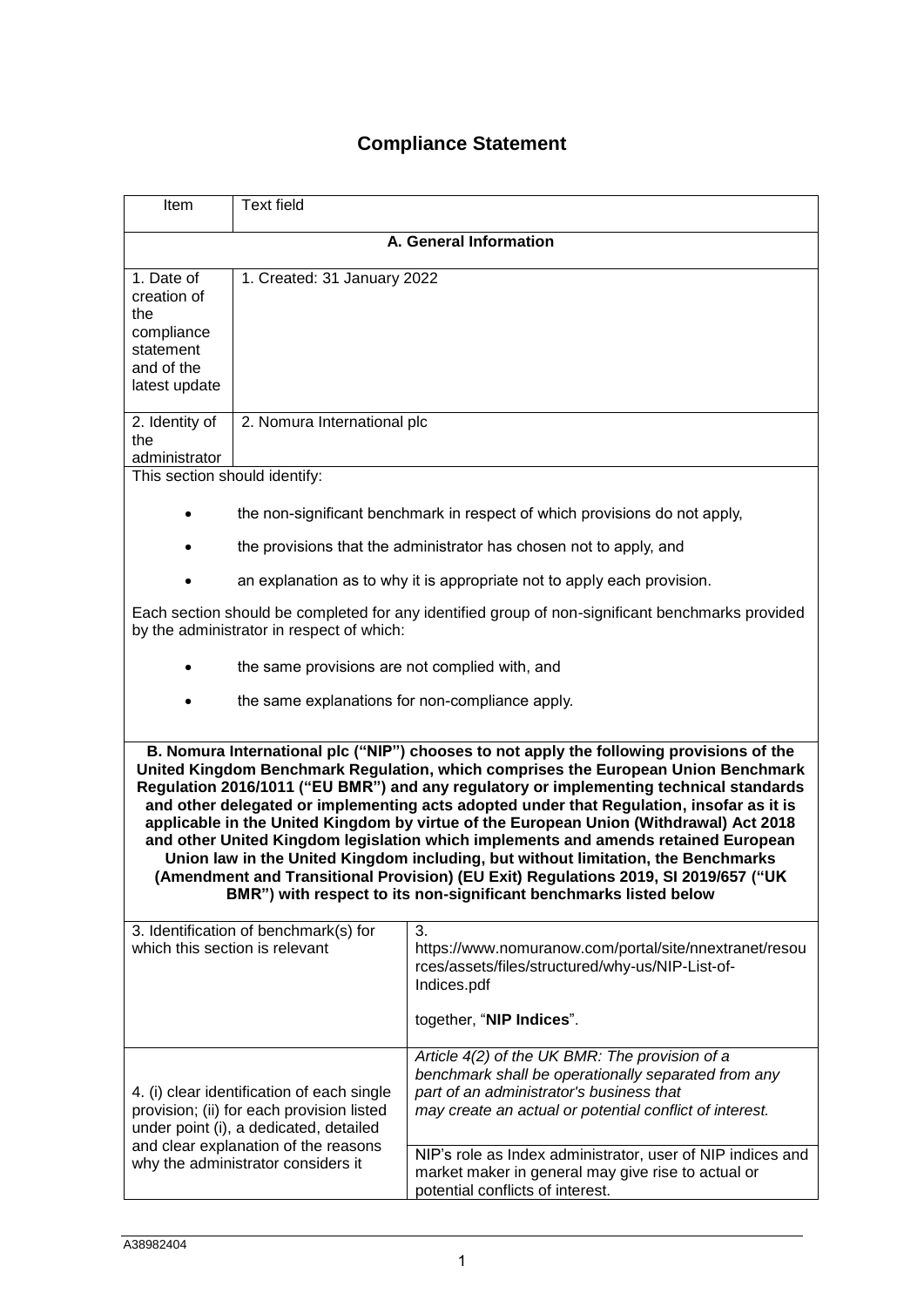| appropriate not to comply with that<br>specific provision | Having regard to the size and nature of NIP's Index<br>administration business, NIP is satisfied that it has<br>appropriately mitigated these conflicts, without the need<br>for further operational segregation beyond the<br>enhancements NIP has made to its control framework<br>(e.g. Index level calculation and verification undertaken<br>by segregated functions). In addition to the requirements<br>and controls set out in NIP's overarching conflicts of<br>interest policy, these mitigants include (but are not<br>limited to) the following:<br>NIP has a number of measures and controls in<br>place to ensure (to the extent necessary and<br>appropriate) the confidentiality and integrity of<br>information it uses in the Index administration                                                                                                                                                                                                                                                                                                                                                                                                                     |
|-----------------------------------------------------------|------------------------------------------------------------------------------------------------------------------------------------------------------------------------------------------------------------------------------------------------------------------------------------------------------------------------------------------------------------------------------------------------------------------------------------------------------------------------------------------------------------------------------------------------------------------------------------------------------------------------------------------------------------------------------------------------------------------------------------------------------------------------------------------------------------------------------------------------------------------------------------------------------------------------------------------------------------------------------------------------------------------------------------------------------------------------------------------------------------------------------------------------------------------------------------------|
|                                                           | process;<br>in relation to its trading activities, all traders are<br>subject to, and receive regular training on, NIP<br>policies relating to conflicts of interest, pre-<br>hedging and market conduct;<br>Trading must report to the Index Structuring<br>Team, legal function and compliance function (as<br>appropriate) any material impact that its hedging<br>and pre-hedging arrangements have or may<br>have on the performance of an Index;<br>NIP's trading books and records for hedging<br>purposes are segregated from those used for<br>NIP's other trading activities;<br>hedging related trading books and records can<br>only be viewed on a 'need to know basis';<br>Trading does not have the ability to amend the<br>model which calculates an index and its output<br>positions or otherwise manipulate the way in<br>which an Index operates; and<br>any pre-hedging must comply with NIP's pre-<br>hedging guidance, which requires: specific client<br>disclosure, that pre-hedging only be conducted<br>for NIP's legitimate risk management, and that<br>pre-hedging only be conducted in a way that<br>minimises market impact and avoids over-<br>hedging. |
|                                                           | Other measures in place to manage conflicts of interest<br>include: controls on input data, policies in respect of<br>managing personal interests and connections of<br>employees, the use of a conflicts register, restrictions on<br>staff remuneration, segregation of reporting lines and<br>policies to ensure adequate supervision of input data and<br>index determination.<br>Procedures in the Index design process require that any                                                                                                                                                                                                                                                                                                                                                                                                                                                                                                                                                                                                                                                                                                                                            |
|                                                           | actual or potential conflicts are disclosed in Index<br>Descriptions.                                                                                                                                                                                                                                                                                                                                                                                                                                                                                                                                                                                                                                                                                                                                                                                                                                                                                                                                                                                                                                                                                                                    |
|                                                           | Article 4(8) of the UK BMR: An administrator shall<br>establish specific internal control procedures to ensure<br>the integrity and reliability of the employee or person<br>determining the benchmark, including at least internal                                                                                                                                                                                                                                                                                                                                                                                                                                                                                                                                                                                                                                                                                                                                                                                                                                                                                                                                                      |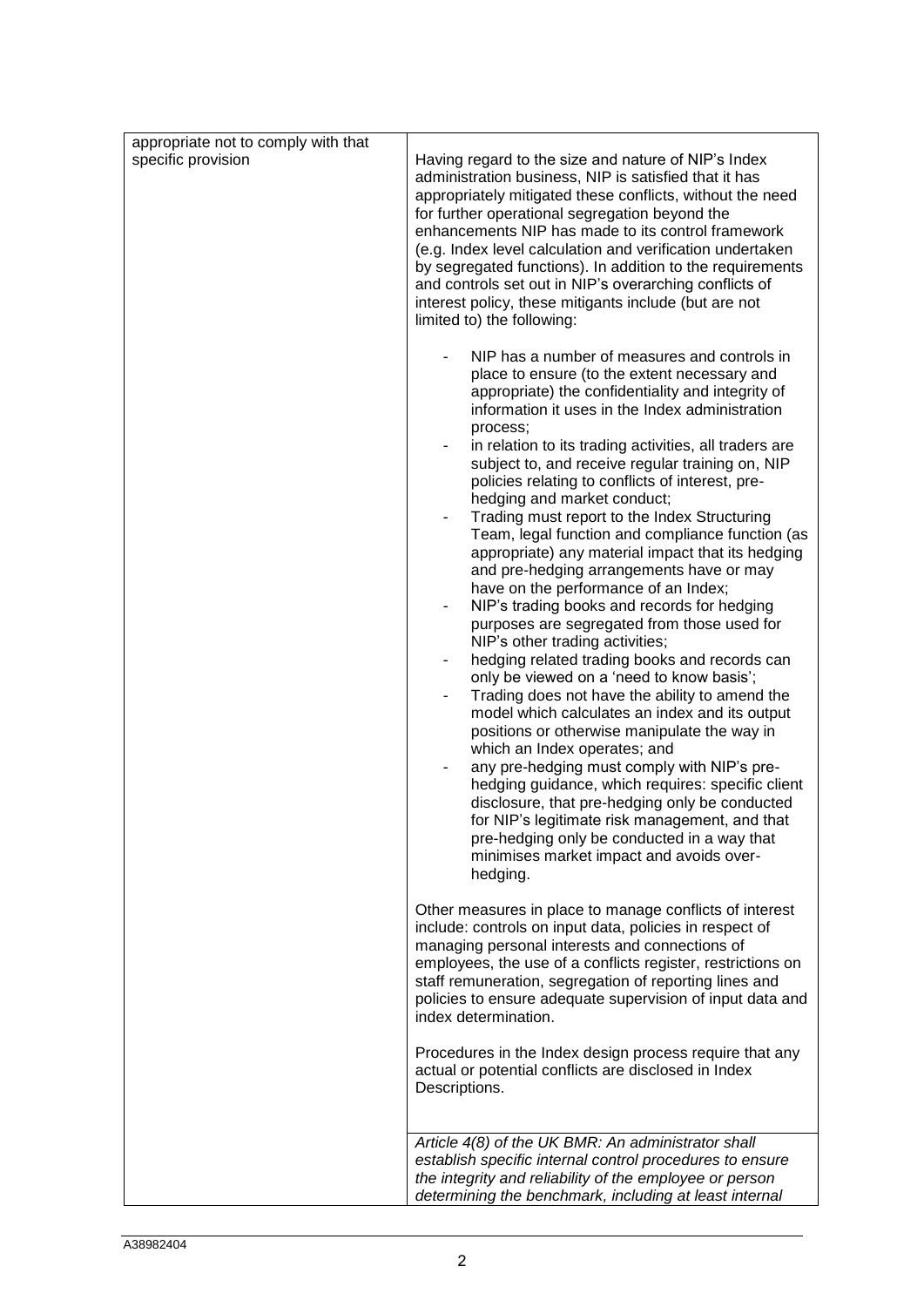| sign-off by management before the dissemination of the<br>benchmark.                                                       |
|----------------------------------------------------------------------------------------------------------------------------|
| NIP Index determinations are released through<br>standardised and/or automated processes. NIP is                           |
| currently taking steps to migrate as many NIP Indices as<br>reasonably possible to calculation tools that are created      |
| and operated independently from the Index Structuring                                                                      |
| Team. The remaining NIP Indices, whose levels are still                                                                    |
| calculated and operated by the Index Structuring Team,<br>are subject to verification by an independent team on the        |
| day of, or before, the release of the Index. There are only                                                                |
| limited circumstances where calculation tools are                                                                          |
| operated by the Index Structuring Team. All NIP<br>employees are subject to the firm-wide conflicts of                     |
| interest policy, as well as a number of conflicts                                                                          |
| management measures that are specific to the                                                                               |
| Administration of the NIP Indices to achieve integrity of<br>Index determination. As such, NIP considers it                |
| proportionate and appropriate that management does not                                                                     |
| sign-off on each NIP Index prior to release.<br>Article 11(1)(b) of the UK BMR: the input data referred to                 |
| in point (a) shall be verifiable.                                                                                          |
| All NIP Indices are designed using input data and price                                                                    |
| sources that are considered robust and reliable. NIP's<br>input data hierarchy requires transaction data be used           |
| unless transaction data is not sufficient or appropriate to                                                                |
| achieve the central objective of the Index. It also prefers                                                                |
| data which is similar to transaction data (e.g. committed<br>(executable) bids and offers) over other non-transaction      |
| data, such as macroeconomic or accounting data or                                                                          |
| expert judgment or discretion. The use of expert judgment<br>or discretion is also limited to specific circumstances and   |
| closely supervised by the Index Committee.                                                                                 |
|                                                                                                                            |
| Pursuant to the input data hierarchy applicable to NIP<br>Indices (this is set out in NIP's governance policy/control      |
| framework), much of the input data used in the                                                                             |
| determination of the NIP Indices is transaction data                                                                       |
| sourced from Bloomberg or Reuters that pass such data<br>directly through (without any modification) from the              |
| relevant exchanges. NIP considers such data reliable and                                                                   |
| not vulnerable to manipulation and as such NIP does not<br>perform in-depth verifications of such data.                    |
|                                                                                                                            |
|                                                                                                                            |
| Certain input data in relation to interest rate swaps is<br>subject to checks against alternative price sources on a       |
| daily basis. All input data is subject to quarterly reviews to                                                             |
| identify any data concerns or issues. Further on a bi-                                                                     |
| annual basis all input data is checked for appropriateness,<br>robustness and reliability of the price source and that the |
| input data continuously reflects the market or economic                                                                    |
| reality that the NIP Index is intended to measure, as per<br>its objective.                                                |
|                                                                                                                            |
| Due to the reliable nature of the input data used by NIP                                                                   |
| and the operational burden of verification processes, NIP<br>considers the scope and frequency of its existing input       |
| data checks to be appropriate.                                                                                             |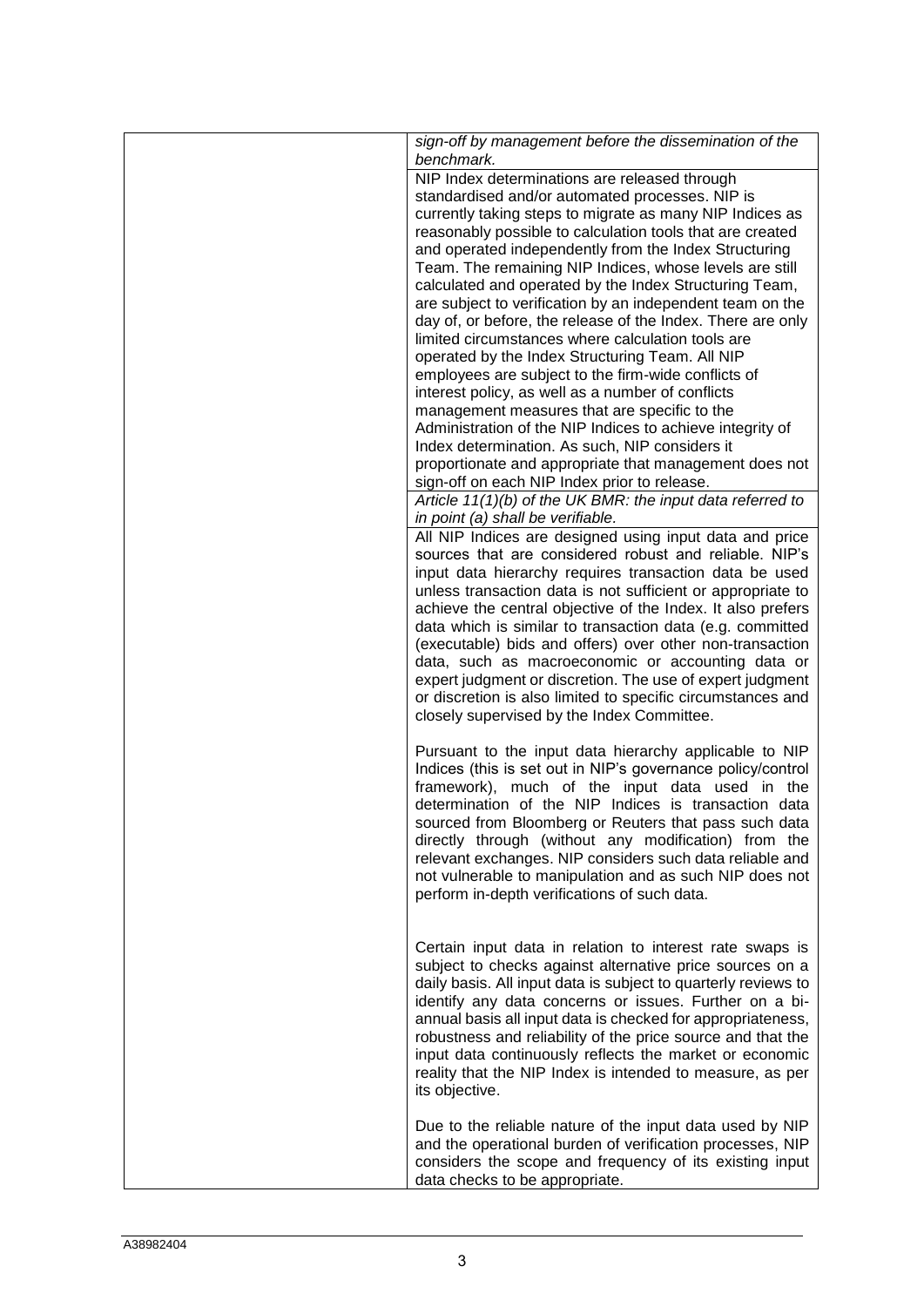| Article 11(2)(c) of the UK BMR: Administrators shall<br>ensure that their controls in respect of input data include<br>a process for validating input data, including against<br>other indicators or data, to ensure its integrity and<br>accuracy.                                                                                                                                                                                                                                                                 |
|---------------------------------------------------------------------------------------------------------------------------------------------------------------------------------------------------------------------------------------------------------------------------------------------------------------------------------------------------------------------------------------------------------------------------------------------------------------------------------------------------------------------|
| NIP understands that this validation requirement is<br>focussed on the ongoing assessment of the<br>appropriateness of the type of input data used to achieve<br>the objectives of an Index. In light of the type of input<br>data used (see the explanation of NIP's input data<br>hierarchy above) and due to the operational burden of<br>validation processes, NIP considers the scope and<br>frequency of its existing checks to be appropriate (see<br>explanation for Article 11(1)(b) above of the UK BMR). |
| Validation of input data is, however, inherent in NIP's<br>existing methodology back-testing requirements and<br>regular Index reviews.                                                                                                                                                                                                                                                                                                                                                                             |
| Article 13(2) of the UK BMR: The procedures required<br>under point (c) of paragraph 1 shall provide for:                                                                                                                                                                                                                                                                                                                                                                                                           |
| advance notice, with a clear time frame, that<br>(a)<br>gives the opportunity to analyse and comment<br>upon the impact of such proposed material<br>changes; and                                                                                                                                                                                                                                                                                                                                                   |
| (b)<br>the comments referred to in point (a) of this<br>paragraph, and the administrator's response to<br>those comments, to be made accessible after<br>any consultation, except where confidentiality has<br>been requested by the originator of the<br>comments.                                                                                                                                                                                                                                                 |
| Whilst NIP will consult stakeholders in respect of any<br>proposed material change to a Methodology, such<br>consultation process will not be made public and NIP will<br>engage with each stakeholder or user directly on an<br>individual basis, which it considers proportionate for the<br>NIP Indices given the small number of assets under<br>management that reference each of the relevant NIP<br>Indices.                                                                                                 |

| <b>Definitions</b>    |                                                                                                           |                                                                                                                                                                            |
|-----------------------|-----------------------------------------------------------------------------------------------------------|----------------------------------------------------------------------------------------------------------------------------------------------------------------------------|
| <b>Administration</b> | Includes all stages and processes involved in the production and<br>dissemination of an Index, including: |                                                                                                                                                                            |
|                       | (a)                                                                                                       | collecting, analysing and/or processing information or expressions<br>of opinion for the purposes of the determination of an Index;                                        |
|                       | (b)                                                                                                       | determining an Index through the application of a formula or<br>another method of calculating the information or expressions of<br>opinions provided for that purpose; and |
|                       | (c)                                                                                                       | dissemination to users, including any review, adjustment and<br>modification to this process.                                                                              |
| Index                 |                                                                                                           | Any index which fall into the definition of a "Benchmark" under the UK BMR.                                                                                                |